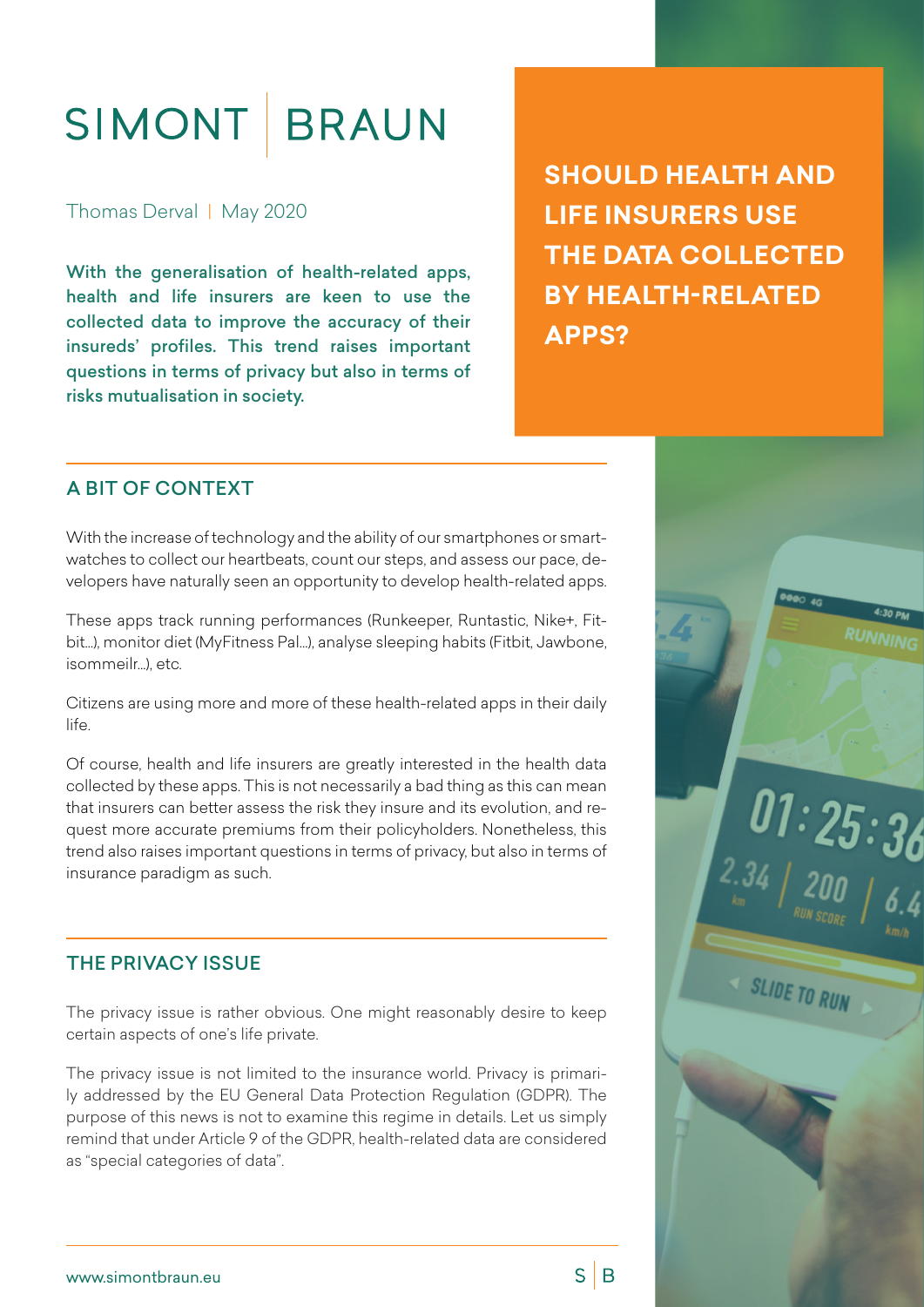The process of this kind of data is subject to higher requirements and may only serve highly valued purposes. The data subject may, however, always give its explicit consent to the use of his/her health-related data (Art. 9, 2, (a) GDPR).

This explicit consent is rather well protected and must be free and genuine. For instance, a service provider may normally not monetise or subject the delivery of its services to the data subjects' consent.

# THE SEGMENTATION ISSUE

#### **Where do we stand?**

The insurance industry is based on the idea of risk mutualisation. This principle can be extremely useful to the operation of a society. In a nutshell, the healthy clients' premiums pay for the insurance indemnity of the ill insured persons.

Health and life insurers have always tried to assess the risks presented by insured persons with the highest accuracy possible using statistical data. Typically, all things being equal, a young sporty person is less likely to die than and old person suffering from diabetes. This reality will normally result in the young person paying a lower insurance premium.

The division of insured persons in categories (e.g. young and healthy versus old and ill) is called "segmentation". To each category corresponds a level or premium, certain categories of risk being simply refused by insurers (depending on their risk appetite). This is the reason why health and life insurances are almost systematically subject to a medical questionnaire and, in some cases, a medical examination.

Naturally, the more accurate and detailed the segmentation is, the less insurance services offer a mutualisation of risk to society and – arguably – the less useful become insurance services to society as a whole.

This risk has been identified by the Belgian legislator. One of the main Belgian attempts to avoid the risk of "demutualisation" is embodied in Article 44 of the law of 4 April 2014 relating to insurances. Under this provision "Any segmentation made in terms of acceptance, cost, and/or extent of the insurance cover must be objectively justified by a legitimate purpose, and the means to achieve this purpose must be appropriate and necessary".

This provision lays down the legislator's ideal but it is very broad and offers a lot of room for interpretation.



 $\int_{2.34} 01:25:36$ 

SLIDE TO RUN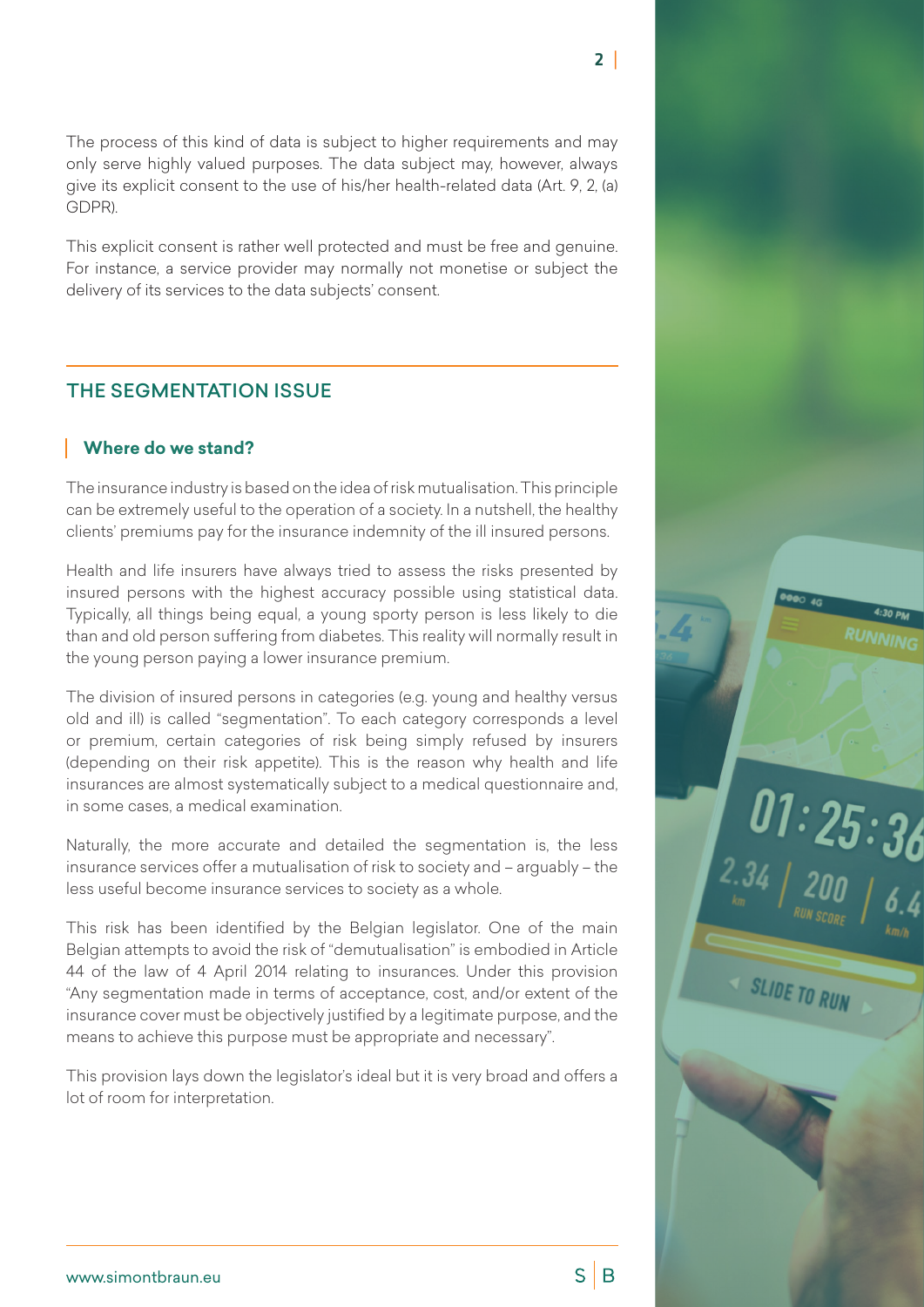## **What's next?**

Certain members of Parliament fear that connected devices and healthrelated apps unduly change the paradigm of mutualisation in the insurance sector.

To prevent this potentiality, they have filed a law proposal with the intention of prohibiting the use by health and life insurers of personal data collected by connected devices. The law proposal further prohibits to subject insurance acceptance, pricing and/or extent of the insurance cover to the use by the insured person of health checkers and the sharing of data collected by such health checkers with insurers.

Practically, if enacted, the law proposal would bring a new Article 44, § 2nd, to the Law Insurances:

"In derogation to Article 43, § 1st, this paragraph applies to the following insurance contracts:

1° Individual life insurance;

2° health insurance […].

No segmentation can be applied to acceptance, pricing and/or extent of the insurance cover subject to the condition that the policyholder accepts to acquire or use a health checker, accepts to share the data collected by the health checker, or subject to the condition that the insurer uses such data. The processing of the personal data collected by a health checker, relating to the way of life or health of the policyholder, is prohibited".

The concept of "health checker" would be defined in a new Article 5, 53°, of the Law Insurances as "a device allowing the measurement of one or more variables associated to the way of life or the health of the policyholder".

At the end of January 2020, the Belgian Data Protection Authority ("DPA") issued an opinion on the law proposal.

The law proposal is primarily based on Article 9.4 of the GDPR, according to which "Member States may maintain or introduce further conditions, including limitations, with regard to the processing of genetic data, biometric data or data concerning health".

The proposal is further based on abovementioned Article 9, 2, (a) of the GDPR, which provides that special categories of data (such as health-related data) cannot be processed unless "the data subject has given explicit consent to the processing of those personal data for one or more specified purposes, except where Union or Member State law provide that the prohibition […] may not be lifted by the data subject" (we underline).

According to the DPA, these two provisions of the GDPR effectively allow the Belgian legislator to introduce additional limitations to the processing of health data so that the law proposal is compliant with the GDPR.



 $S \mid B$ 

 $101:25:36$ 

SLIDE TO RUN